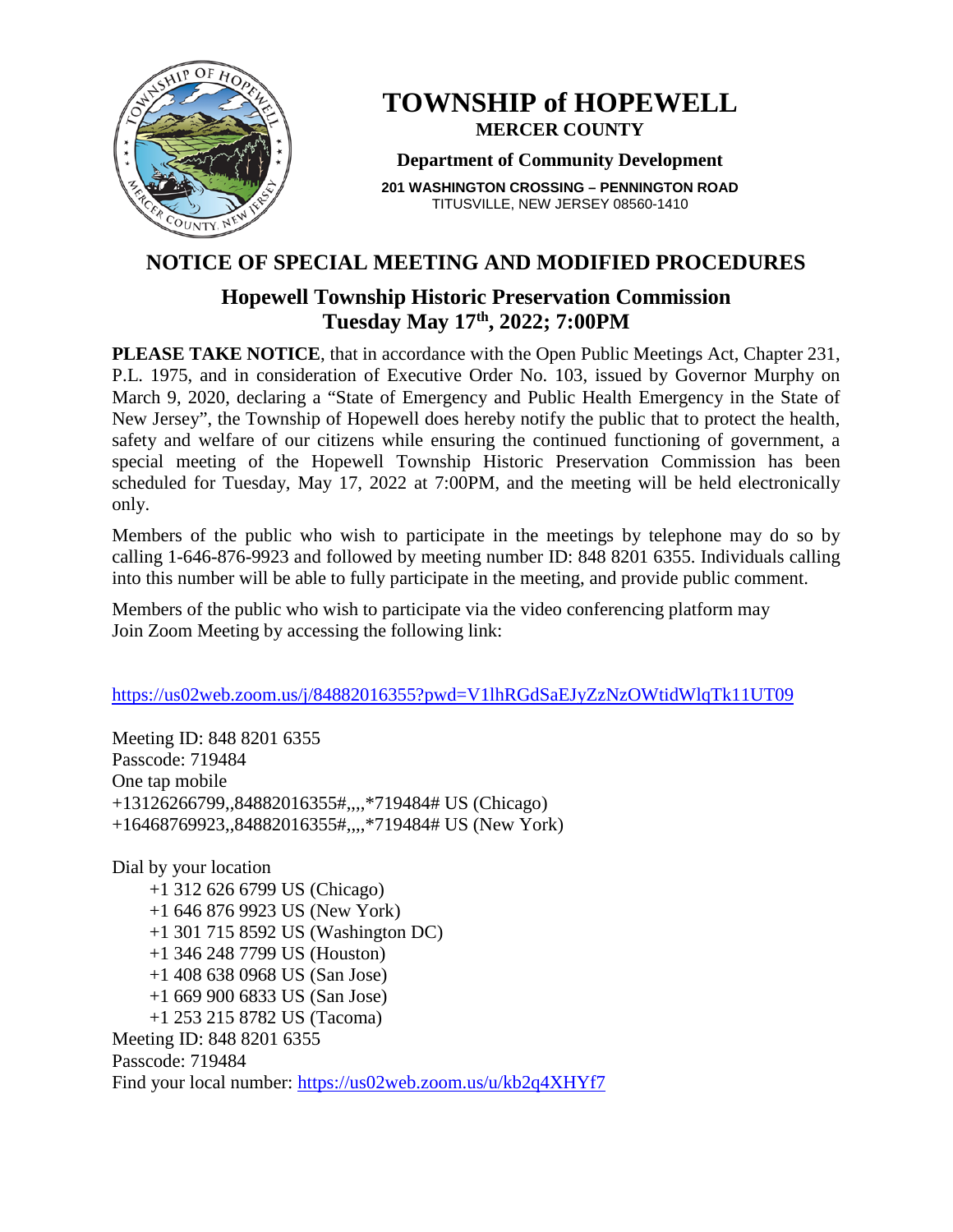

DWNSHIP OF HOPEWELL HISTORIC PRESERVATION COMMISSION 201 WASHINGTON CROSSING-PENNINGTON ROAD TITUSVILLE, NEW JERSEY 08560-1410 609-737-0605

## **HOPEWELL TOWNSHIP HISTORIC PRESERVATION COMMISSION TENTATIVE AGENDA TO THE EXTENT KNOWN**

# **TUESDAY MAY 17th , 2022; 7:00 P.M.**

## **I. Call to Order /Statement of Compliance**

Notice of this meeting has been posted on the municipal bulletin board, website, and forwarded to the Hopewell Township Official Newspapers in accordance with the Open Public Meetings Act. This meeting is being audio recorded

#### **Notice of revisions to the conduct of this meeting as an electronic meeting only was further posted on the Hopewell Township website and forwarded to the Hopewell Valley News on May 12th, 2022.**

This meeting is being conducted through a Zoom videoconferencing application and is being recorded through the application.

## **II. Roll Call**

- **III. Public Comment**
- **IV. Minutes for Approval**
- **V. Correspondence**
	- **a.** Naming of Ponds & Streams on Twp. Owned Land

#### **VI. Committee Reports and Assignments**

#### **VII. Planning and Zoning Applications**

- **a. Zoning Board Application Documents:** Case Materials posted at<http://www.hopewelltwp.org/294/Zoning-Board-of-Adjustment>
	- 1. Case 22-03, Block 46.06 Lot 4 –Rossi Generator 207 Penn View Drive
	- 2. Case 21-15, Block 7 Lot 18 Ferraro/Gardella Addition 257 Pennington Hopewell Road \* **Stream Corridor Review**

#### **b. Planning Board Application Documents**

Case Materials posted at <http://www.hopewelltwp.org/291/Planning-Board>

#### **VIII. Old Business**

- **a.** Harts Corner Schoolhouse, Pennington-Washington Crossing Road
- **b.** Hart-Hoch House (brick house on adjoining corner).
- **c.** Ponds in front of the Oldis House across from the municipal building.
- **d.** Oldis House, Pennington-Washington Crossing Road
- **e.** Van Waggoner House, Scotch Road
- **f.** Furman Larison House, Pennytown Tract
- **g.** Runyan Titus Barn, Route 31